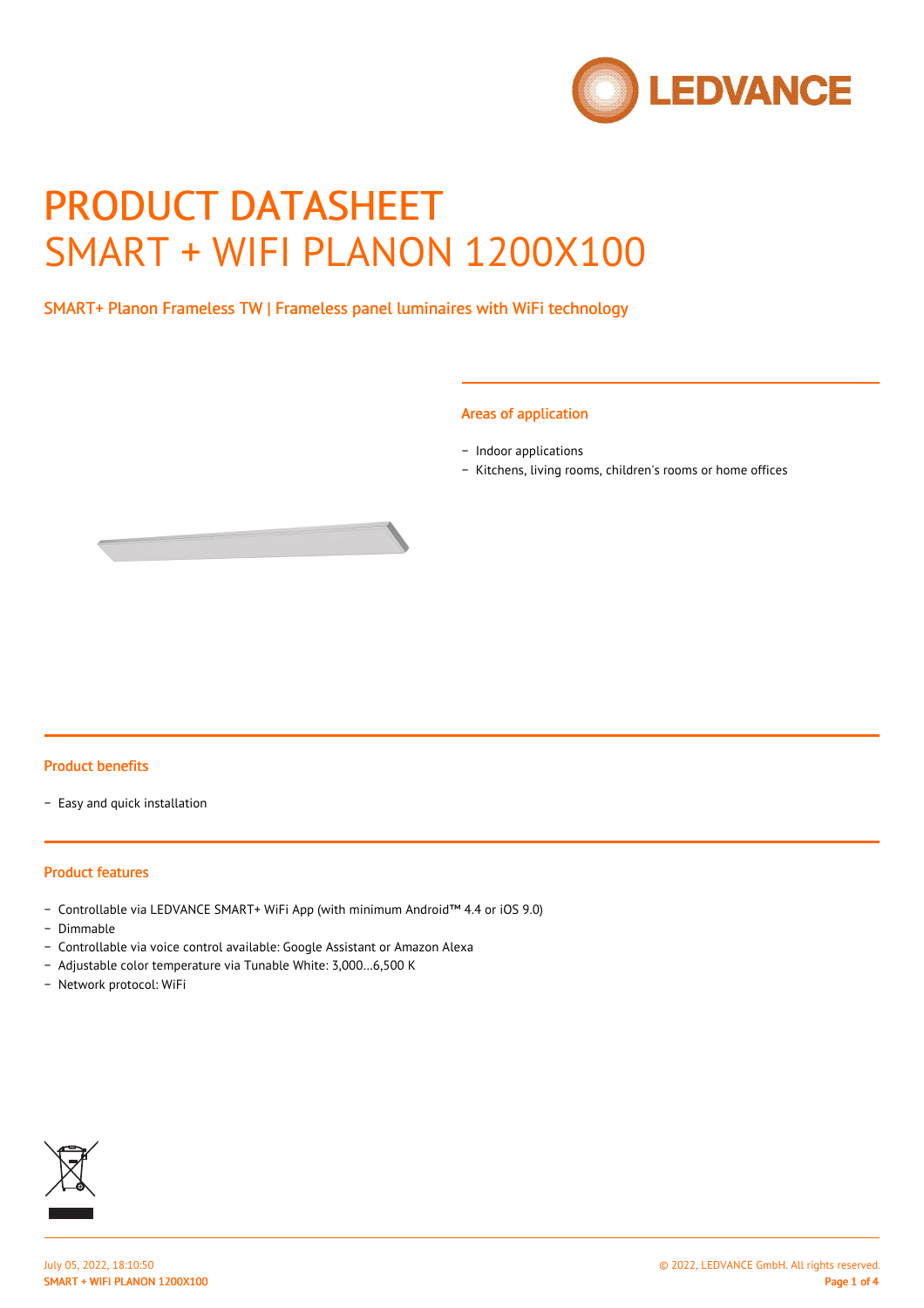## TECHNICAL DATA

## Electrical data

| Nominal wattage        | 35.00 W       |
|------------------------|---------------|
| Nominal voltage        | 220240 V      |
| Nominal current        | 176 mA        |
| Mains frequency        | 5060 Hz       |
| Power factor $\lambda$ | > 0.90        |
| Operating mode         | Mains voltage |

## Photometrical data

| Light color (designation)            | Tunable White |
|--------------------------------------|---------------|
| Standard deviation of color matching | $< 6$ sdcm    |
| Nominal luminous flux                | 2500 lm       |
| Luminous flux                        | 2500 lm       |
| Luminous efficacy                    | 71 lm/W       |
| Color temperature                    | 30006500 K    |
| Color rendering index Ra             | > 80          |
|                                      |               |

## Light technical data

| 110 <sup>°</sup><br>Beam angle<br>$\sim$ |  |
|------------------------------------------|--|
|------------------------------------------|--|

## Dimensions & Weight

| Product weight | 2460.00 g  |
|----------------|------------|
| Length         | 1200.00 mm |
| Width          | 100.00 mm  |
| Height         | 63.00 mm   |

## Lifespan

| Number of switching cycles | 15000   |
|----------------------------|---------|
| Lifespan                   | 25000 h |

#### Colors & materials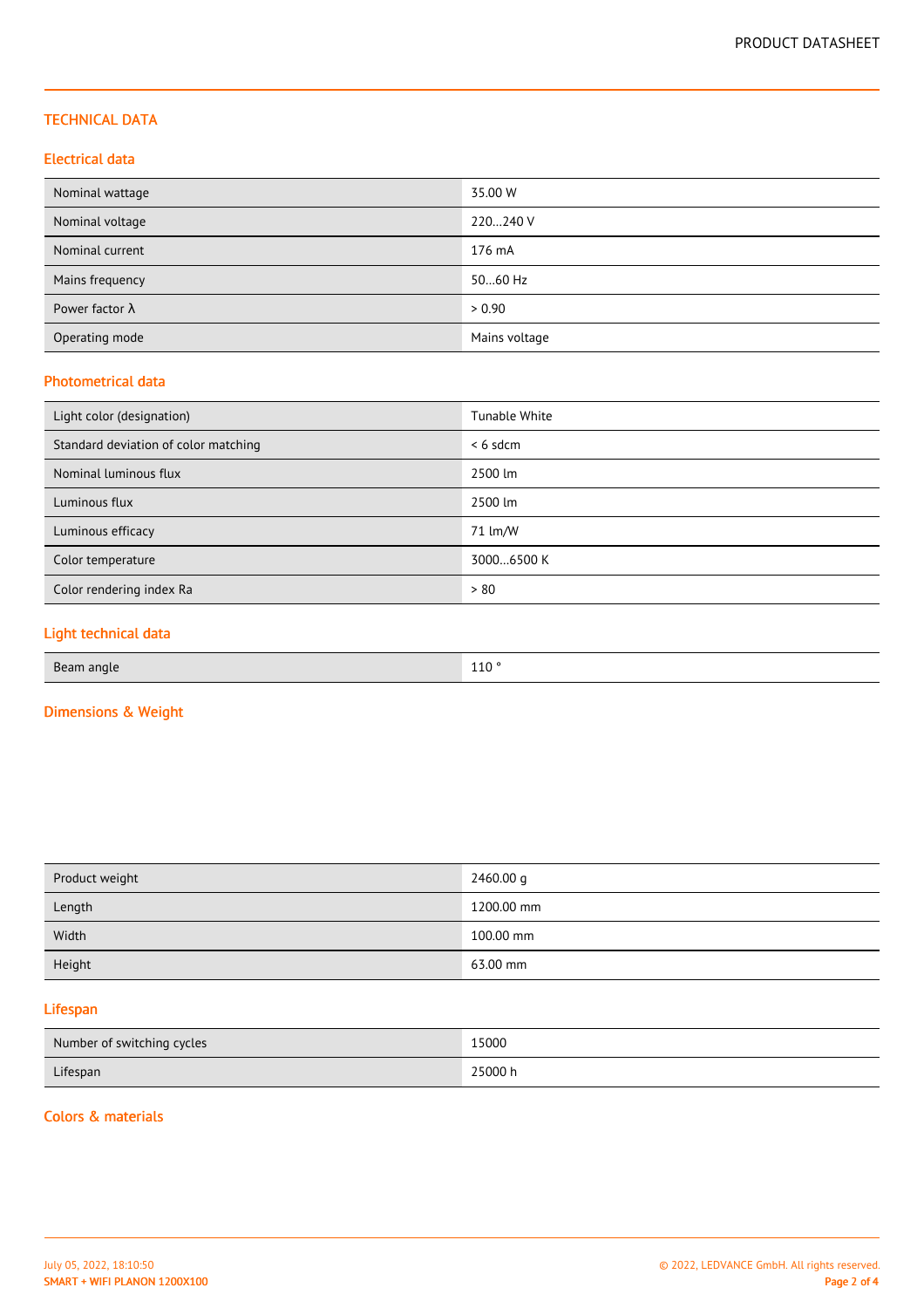| Product color                   | White                         |
|---------------------------------|-------------------------------|
| Housing color                   | White                         |
| Body material                   | Aluminum                      |
| Cover material                  | Polymethylmethacrylate (PMMA) |
| Light emitting surface material | <b>PMMA</b>                   |

#### Temperatures & operating conditions

Ambient temperature range -20...+40 °C

#### Additional product data

| Product remark    | Reset settings to default by switching the product on for three seconds<br>and off for three seconds and repeating this five times. |
|-------------------|-------------------------------------------------------------------------------------------------------------------------------------|
| Mounting location | Ceiling                                                                                                                             |

## **Capabilities**

| Dimmable                         | Yes                             |
|----------------------------------|---------------------------------|
| Type of connection               | Terminal, 2-Pole (L, N)         |
| Compatible smart home technology | Google Assistant / Amazon Alexa |
| LED module replaceable           | Not replaceable                 |

#### Certificates & Standards

| Standards               | CE / EAC / REACH / RoHS |
|-------------------------|-------------------------|
| <b>Protection class</b> | Ш                       |
| Type of protection      | <b>IP20</b>             |

## EQUIPMENT / ACCESSORIES

- − Mounting bracket included
- − Mounting screws and dowels included
- − Control via app or voice control requires compatible Smart home system
- − For control via LEDVANCE SMART + WiFi App, a smart phone or Tablet PC is required

## DOWNLOAD DATA

|            | <b>DOWNLOAD DATA</b>       |
|------------|----------------------------|
| <b>PDF</b> | User instruction           |
| <b>PDF</b> | Declarations of conformity |
|            |                            |
| re         |                            |

∕→